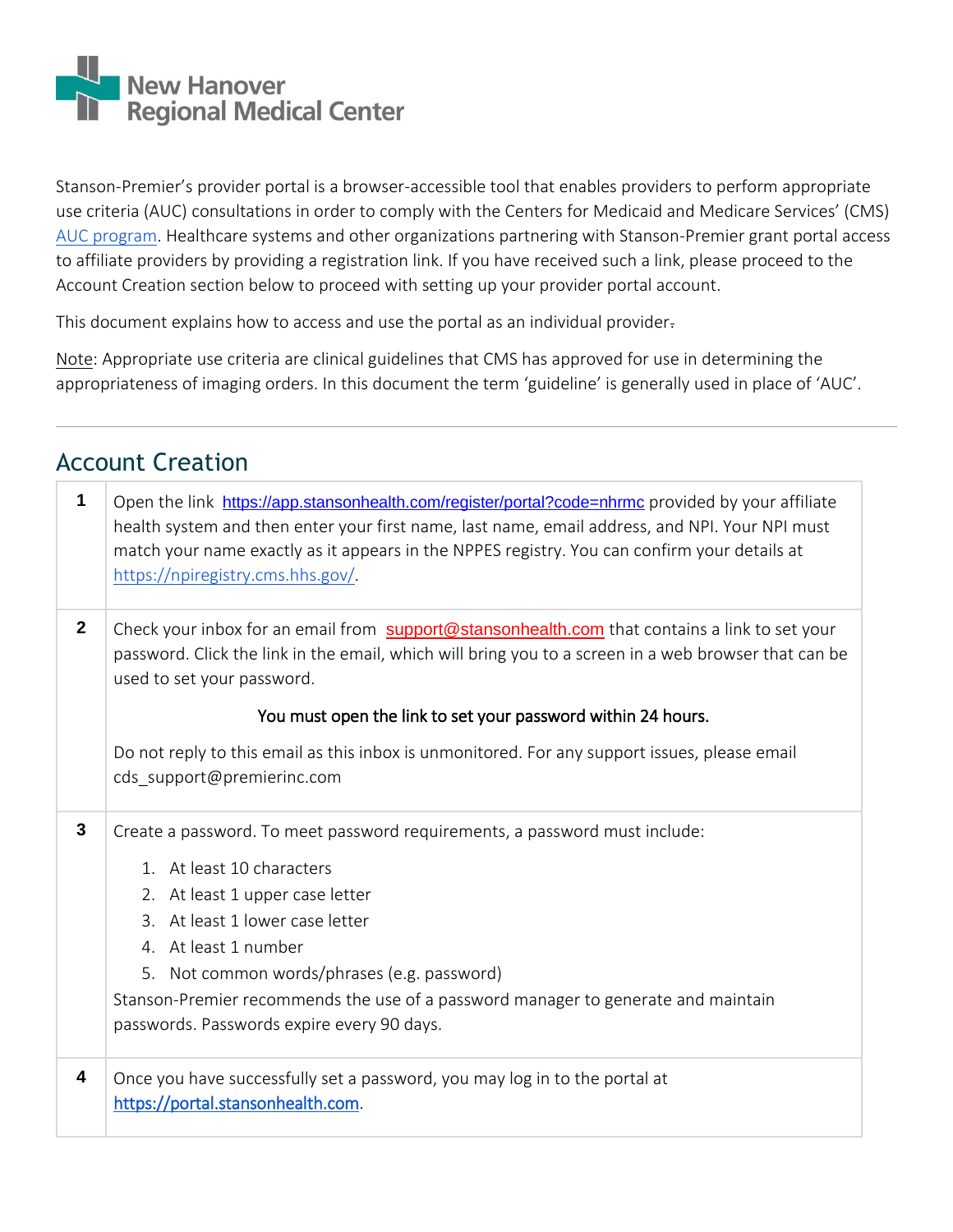## Performing AUC Consultations

| 1            | Log into the portal at https://portal.stansonhealth.com.                                                                                     |                                                                                                                                                                                                                                                                                                         |
|--------------|----------------------------------------------------------------------------------------------------------------------------------------------|---------------------------------------------------------------------------------------------------------------------------------------------------------------------------------------------------------------------------------------------------------------------------------------------------------|
| $\mathbf{2}$ |                                                                                                                                              | After logging-in, click on 'New Portal CDS Consult' to start a new consultation. New consults can<br>also be started by clicking 'menu' in the upper left, 'portal', and then 'New cds consult'.                                                                                                        |
|              |                                                                                                                                              | <b>New Portal Cds Consult</b><br>Create a new new pama portal cds consult                                                                                                                                                                                                                               |
| 3            | review against AUC.<br>systems.                                                                                                              | Enter the date of birth (DOB) of the patient whose advanced imaging order you would like to<br>The patient's age is necessary to correctly evaluate the order. Establishing the patient's age using<br>his or her DOB makes it easier to share completed consultation information with affiliate health |
| 4            | against guidelines.<br>음 Patient Information                                                                                                 | Use the search box in the Orders pane to search for and select the order you would like to review<br>$\equiv$ Orders                                                                                                                                                                                    |
| Stan         | <b>Patients Date of Birth</b><br>20<br>$month$ 1<br>day<br> 1983<br>year<br><b>Patient First Name</b><br><b>Patient Last Name</b><br>Sonders | mri lumb<br>Found 20 results<br>MRI, LUMBAR SPINE, W/O CONTRAST<br>Status: draft<br>MRI, LUMBAR SPINE, W/WO CONTRAST<br><b>Status: draft</b><br>MRI, CERVICOTHORACOLUMBAR SPINE, W/WO CONTRAST<br><b>Status: draft</b><br>MRI, CERVICOTHORACOLUMBAR SPINE, W/O CONTRAST<br><b>Status: draft</b>         |
|              |                                                                                                                                              | MRI, THORACOLUMBAR SPINE, W/WO CONTRAST<br>Status: draft<br>CALLILIA LA CALLIE ILLI CALITA                                                                                                                                                                                                              |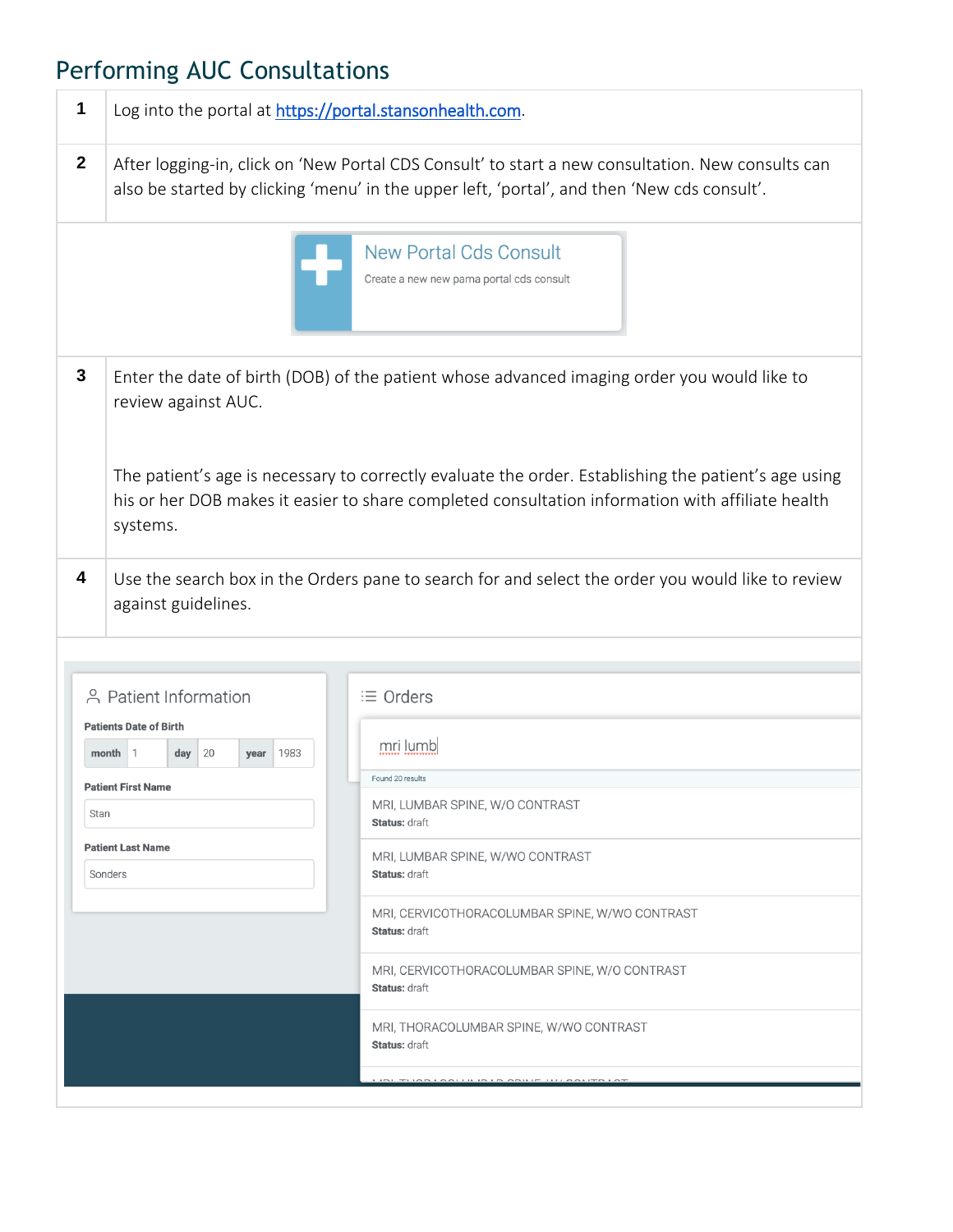| $5\phantom{1}$ |                                                                                                                                                                                 | Enter a reason for exam in the window that opens after selecting an order. The portal's clinical<br>decision support engine will process any text entered here and attempt to use it in evaluating the<br>order. Typically, it is good to include as much relevant clinical information as possible explaining<br>why the imaging will be performed as it will reduce prompting for additional information. |  |  |
|----------------|---------------------------------------------------------------------------------------------------------------------------------------------------------------------------------|-------------------------------------------------------------------------------------------------------------------------------------------------------------------------------------------------------------------------------------------------------------------------------------------------------------------------------------------------------------------------------------------------------------|--|--|
|                |                                                                                                                                                                                 | After entering the reason for exam, click Save.                                                                                                                                                                                                                                                                                                                                                             |  |  |
|                |                                                                                                                                                                                 | The selected reason for exam in the Stanson Portal MUST MATCH the signed imaging order.                                                                                                                                                                                                                                                                                                                     |  |  |
|                |                                                                                                                                                                                 | Include contraindications that could impact adherence to guidelines.                                                                                                                                                                                                                                                                                                                                        |  |  |
|                |                                                                                                                                                                                 | For example: Pregnancy, pacemaker, implants, known allergy to X-ray intravenous contrast                                                                                                                                                                                                                                                                                                                    |  |  |
| 6              | Click the 'Request Consult' button. This will result in the order being evaluated against available<br>guidelines. There are four possible outcomes of this initial evaluation: |                                                                                                                                                                                                                                                                                                                                                                                                             |  |  |
|                | <b>No</b><br>guidelines<br>apply                                                                                                                                                | The order was determined to have 'no applicable AUC' (guidelines). You may proceed<br>with submitting the completed consultation summary to the entity that will furnish<br>the imaging.                                                                                                                                                                                                                    |  |  |
|                | <b>Adheres</b><br>to<br>guidelines                                                                                                                                              | The order was determined to 'adhere to AUC' (guidelines) based on the information<br>provided in the reason for exam. You may proceed with submitting the completed<br>consultation summary to the entity that will furnish the imaging.                                                                                                                                                                    |  |  |
|                | Does not<br>adhere to<br>guidelines                                                                                                                                             | It was determined that the order 'does not adhere to AUC<br>(guidelines) based on the information provided in the reason for exam.<br>A recommendations screen will be displayed - see (A) below.                                                                                                                                                                                                           |  |  |
|                |                                                                                                                                                                                 |                                                                                                                                                                                                                                                                                                                                                                                                             |  |  |

### **(A) Recommendations screen**

(shown when the order does not adhere to guidelines):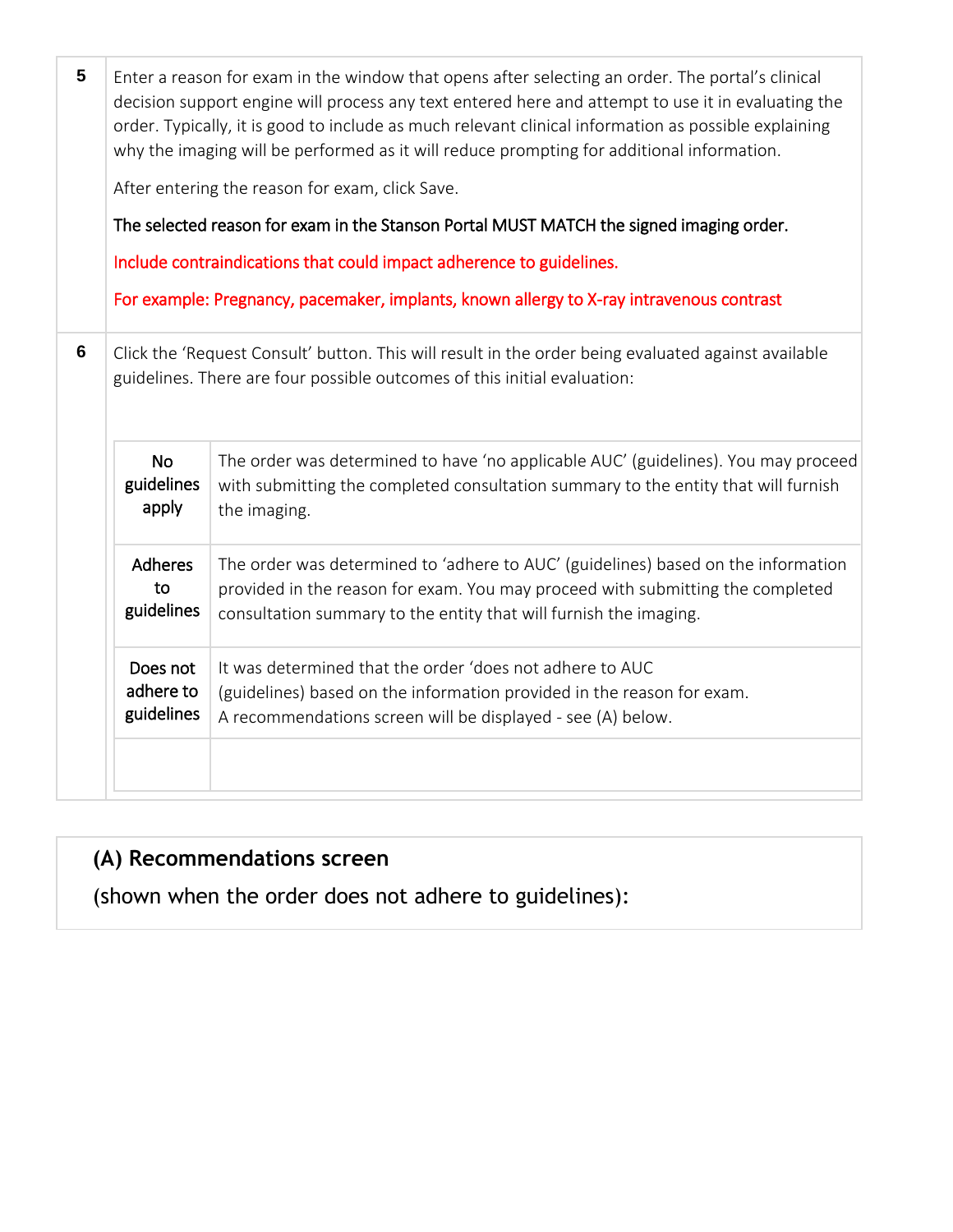| <b>MRI LUMBAR SPINE W IV CONTRAST is NOT ADHERENT to guidelines</b><br>based on the clinical details provided. |                                                               | <b>VIEW GUIDELINE L'</b> |
|----------------------------------------------------------------------------------------------------------------|---------------------------------------------------------------|--------------------------|
| <b>RECOMMENDED ACTIONS</b>                                                                                     | <b>CLINICAL DETAILS</b>                                       | <b>EDIT</b>              |
| <b>INSTEAD OF MRI LUMBAR SPINE W IV CONTRAST</b>                                                               | Low back pain                                                 |                          |
| <b>SWITCH TO MRI LUMBAR SPINE WO IV CONTRAST</b>                                                               | Chronic LBP duration $\geq$ 3 months                          |                          |
|                                                                                                                | Chronic LBP, no complicating feature                          |                          |
| <b>ALTERNATIVE ACTIONS</b>                                                                                     | Worsening or not improving                                    |                          |
| <b>E CANCEL MRI LUMBAR SPINE W IV CONTRAST</b>                                                                 | Follow-up in the last 28 - 60 day for conservative<br>therapy |                          |
| <b>OVERRIDE ACTIONS</b>                                                                                        | No known/automatically detected potential                     |                          |
| These options do not adhere to the guideline                                                                   | contraindications to MRI                                      |                          |
| CONTINUE with MRI LUMBAR SPINE W IV CONTRAST                                                                   |                                                               |                          |

- 1. Clinical Details shows the information that was used to evaluate the order's adherence to guidelines. Clicking 'Edit' allows you to change this information.
- 2. Recommended Actions presents alternative orders that do adhere to guidelines based on the clinical details shown on the right. If no imaging is indicated, the recommended action will be to cancel the order.
- 3. Alternative Actions can be used in the uncommon situation where you do not wish to follow the recommended actions or override the recommendation. Generally, this will be an option to cancel the order and would be used if you feel you entered the wrong order in the original screen.
- 4. Override Actions allow you to continue with the current order and optionally provide information as to why you are choosing to not follow the recommendation.
- 5. View Guideline displays the document that contains the source guideline on which the adherence determination was made.

### **(B) Clinical details editing screen** (shown when more information is needed):

MRI LUMBAR SPINE WO CONTRAST is being evaluated for adherence to clinical guidelines. Please edit the clinical details for this order below.

| Imaging indication                   | Low back pain                                                   |  |
|--------------------------------------|-----------------------------------------------------------------|--|
| Chronic LBP duration $\geq 3$ months | <b>No</b>                                                       |  |
| <b>Complicating feature</b>          | <b>Trauma and/or suspected fracture</b>                         |  |
| <b>Trauma severity</b><br>select one | Mild/moderate<br>Insignificant trauma, r/o compression fracture |  |

For each prompt, choose the single best answer.

When all required questions have been answered, the continue button will darken and clicking it will cause the order to be reevaluated and a reimbursable adherence determination made.

**7** After completing the interactions with the question prompt screen and/or the recommendations screen (if any were displayed), you may see a screen asking if you would like to update the reason for exam for the order. Choosing 'Yes, Add Details' will update the text stored in the consultation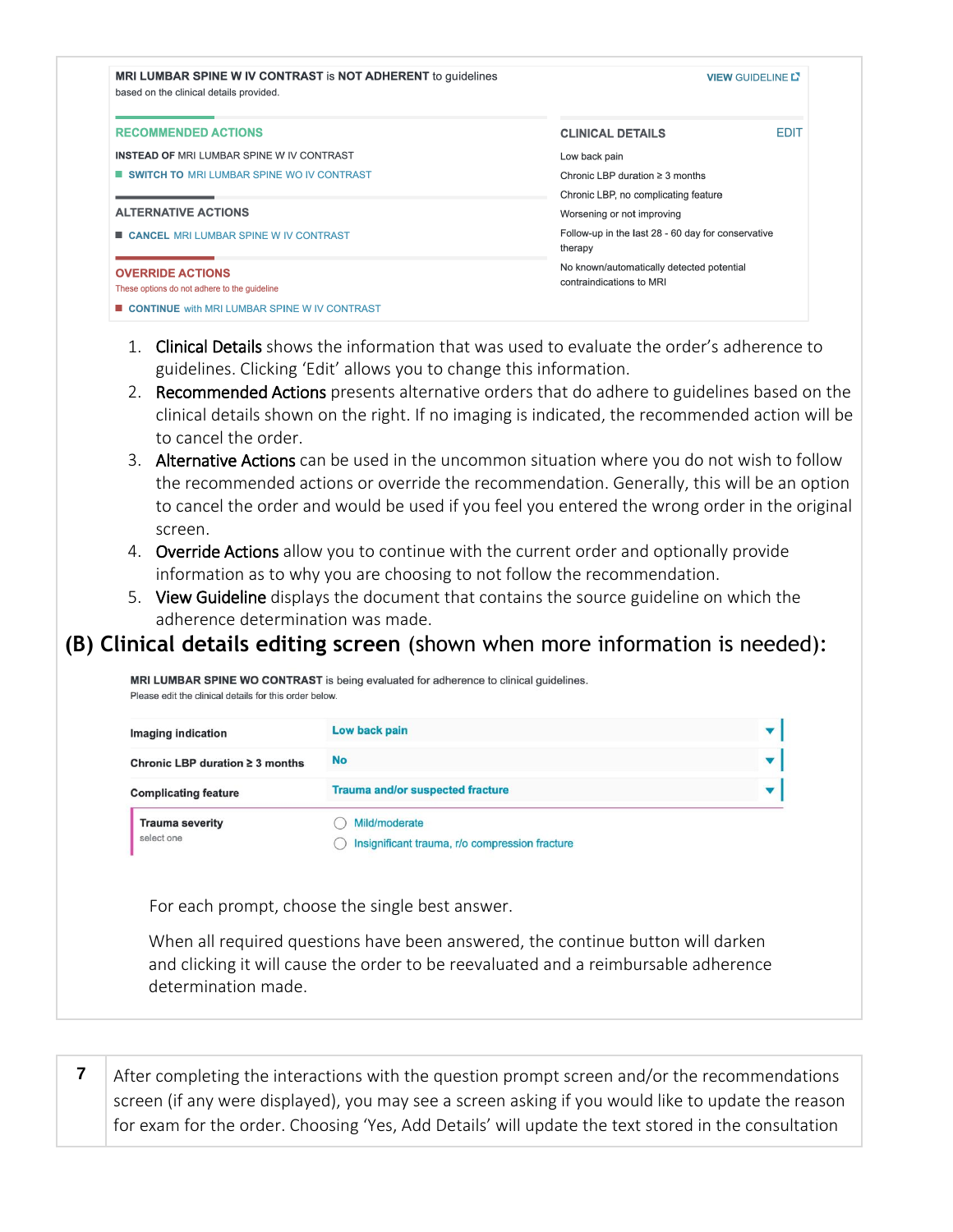|                                                                                                                         | <b>Update Reason for Exam</b><br>Would you like to replace the current reason for exam for this order with the clinical details below?                                                                                                                                                       |  |  |  |  |
|-------------------------------------------------------------------------------------------------------------------------|----------------------------------------------------------------------------------------------------------------------------------------------------------------------------------------------------------------------------------------------------------------------------------------------|--|--|--|--|
|                                                                                                                         | For MRI LUMBAR SPINE WO CONTRAST<br>Low back pain; Chronic LBP duration ≥ 3 months; Chronic LBP, no complicating feature; Worsening or not improving; Follow-up<br>in the last 28 - 60 day for conservative therapy; No known/automatically detected potential contraindications to imaging; |  |  |  |  |
|                                                                                                                         | <b>YES, ADD DETAILS</b><br><b>NO, DON'T ADD DETAILS</b>                                                                                                                                                                                                                                      |  |  |  |  |
| Complete the interactions with the question prompt screen and/or the recommendations screen<br>(if any were displayed). |                                                                                                                                                                                                                                                                                              |  |  |  |  |
| Generate the form by clicking the "print order submission form" button.                                                 |                                                                                                                                                                                                                                                                                              |  |  |  |  |
|                                                                                                                         | Print the order submission form and fax with the imaging order to NHRMC Centralized Scheduling                                                                                                                                                                                               |  |  |  |  |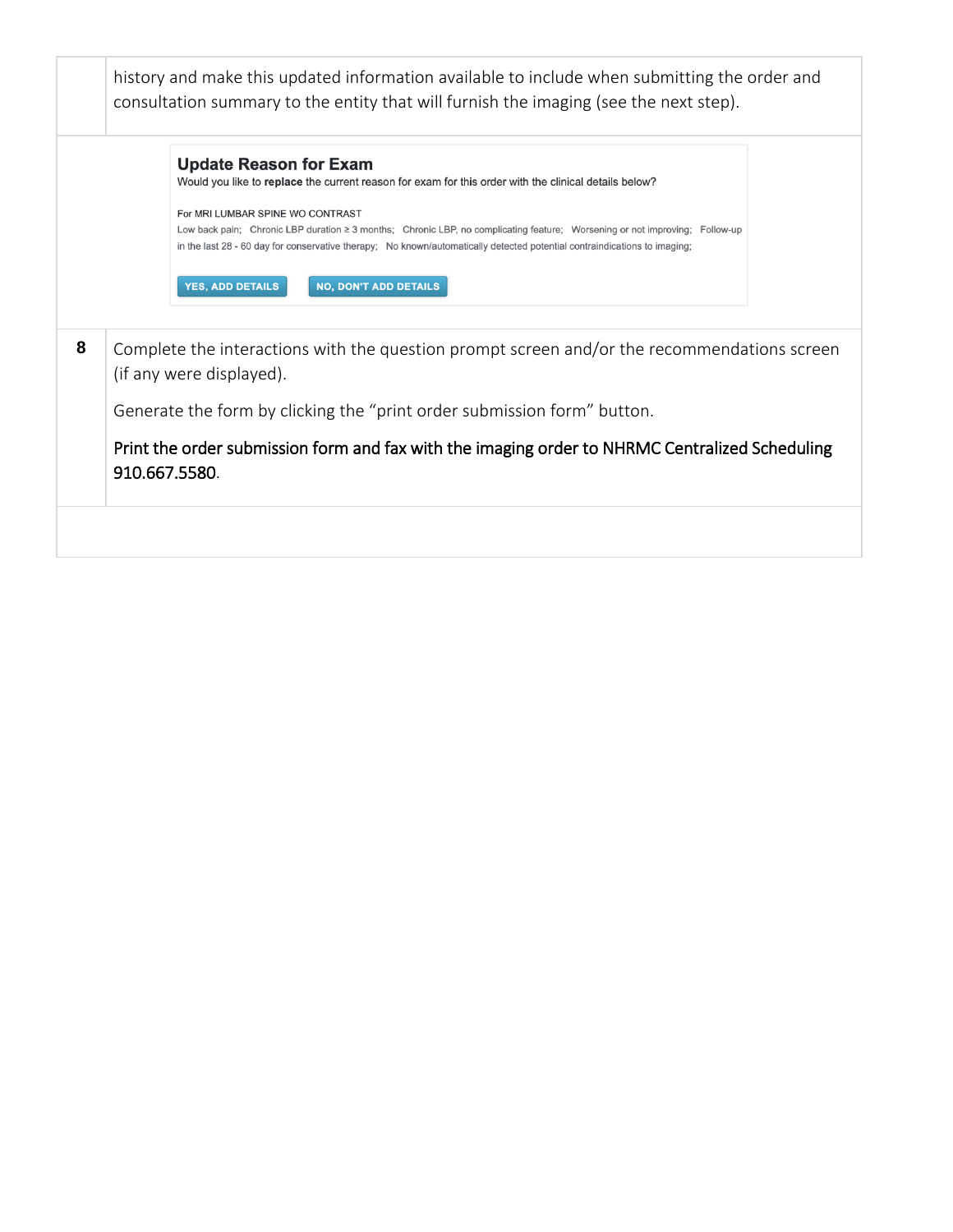### New Hanover Regional Medical Center

https://www.nhrmc.org/imaging Phone: 910-667-8777 Fax: 910-667-5580

| <b>Patient name</b>                                                                                                                                                                                                                                                                                                                                                    |  |
|------------------------------------------------------------------------------------------------------------------------------------------------------------------------------------------------------------------------------------------------------------------------------------------------------------------------------------------------------------------------|--|
| <b>Brian Sonders</b>                                                                                                                                                                                                                                                                                                                                                   |  |
| <b>Patient DOB</b>                                                                                                                                                                                                                                                                                                                                                     |  |
| 01.20.1980                                                                                                                                                                                                                                                                                                                                                             |  |
| Patient phone number                                                                                                                                                                                                                                                                                                                                                   |  |
| 555-555-5558                                                                                                                                                                                                                                                                                                                                                           |  |
|                                                                                                                                                                                                                                                                                                                                                                        |  |
| <b>Provider</b>                                                                                                                                                                                                                                                                                                                                                        |  |
| <b>Brian Priselac</b>                                                                                                                                                                                                                                                                                                                                                  |  |
| npi                                                                                                                                                                                                                                                                                                                                                                    |  |
| MRI LUMBAR SPINE WO CONTRAST<br>Order code: IMG283<br>Status: active<br>PAMA score: Does not adhere to AUC (MF)<br>qCDSM vendor: Stanson-Premier (G1010)<br>PAMA consult ID: RZHMRG6V37<br>Reason for exam: back pain<br>Override reason: override reason<br>Order details: Low back pain; Low back pain, no complicating feature; No chronic LBP duration >= 3 months |  |
| <b>a</b> Print Order submission form                                                                                                                                                                                                                                                                                                                                   |  |
| To perform another consultation, click the "create new consult" button, or click 'menu' in the upper left,<br>'portal', and then 'New cds consult'.                                                                                                                                                                                                                    |  |

### Reviewing Consultation History

**1** Previously completed consultations can be accessed by clicking 'menu' (upper left of screen), 'portal', and then 'Cds consult history'. You can click on each row in the table to display the full details.

Note that in the current version of the Provider Portal, patient names are only stored for 24 hours.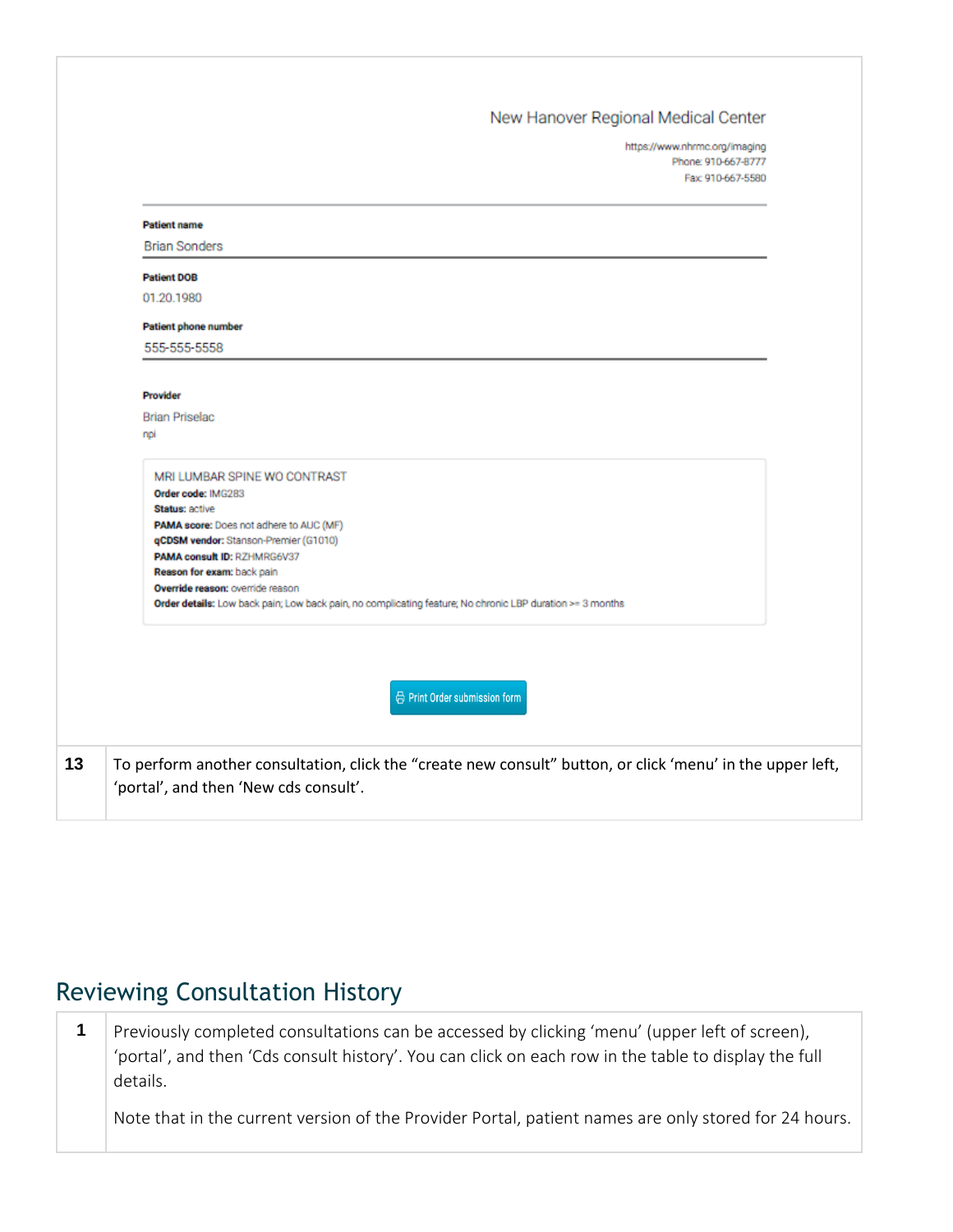# **Cds Consult History**

| ID   | <b>Orders</b>                                                   | <b>Patient Information</b> | Created On -         |
|------|-----------------------------------------------------------------|----------------------------|----------------------|
| 1440 | MRI LUMBAR SPINE WO CONTRAST                                    | name: Stan Sonders         | 2020-03-11T14:02:37Z |
|      | Status: cancelled                                               |                            |                      |
|      | Pama Score: Insufficient information                            |                            |                      |
|      | <b>Pama Consult Id:</b> SO-a4d64d88-50b8-44a5-82d8-9ea083fa79fa |                            |                      |
| 1439 | MRI LUMBAR SPINE WO CONTRAST                                    | name: Stan Sonders         | 2020-03-11T13:37:01Z |
|      | <b>Status: active</b>                                           |                            |                      |
|      | <b>Pama Score: Adheres to AUC</b>                               |                            |                      |
|      | <b>Pama Consult Id: SO-003f83f9-ffa4-455a-8b8f-7ea959633a24</b> |                            |                      |
| 1438 | MRI LUMBAR SPINE WO CONTRAST                                    | name: Stan Sonders         | 2020-03-11T13:26:17Z |
|      | <b>Status: active</b>                                           |                            |                      |
|      | <b>Pama Score: Adheres to AUC</b>                               |                            |                      |
|      | <b>Pama Consult Id: SO-07463f1a-6061-40a6-bd23-5faf34f0e135</b> |                            |                      |
| 1437 | MRI LUMBAR SPINE WO CONTRAST                                    | name: Stan Sonders         | 2020-03-11T13:20:16Z |
|      | <b>Status: active</b>                                           |                            |                      |
|      | <b>Pama Score: Adheres to AUC</b>                               |                            |                      |
|      | Pama Consult Id: SO-70014180-a6f4-41a0-b536-f82626fb19ab        |                            |                      |

 $\overline{\boxplus}$  ADD